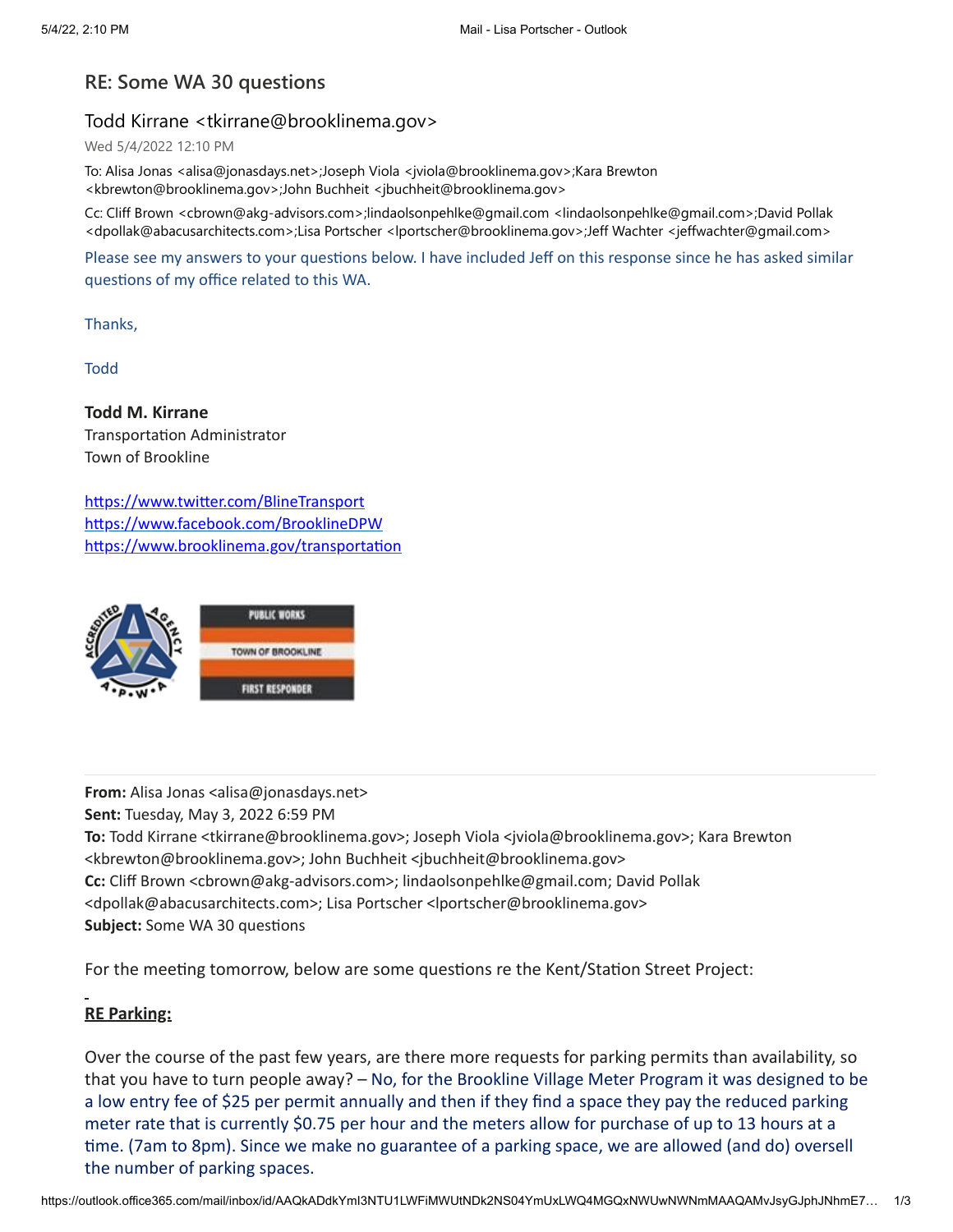Re the sale of more parking permits to parking spaces (ranging from 11 in 2022 to 67 in 2019 for parking at Kent/Webster and Kent/Station): How can permits be issued to more businesses than there are parking spaces? And why were there so many less commercial permits issued in 2022 – COVID? Do you see a reversal in the trend downward at this time? First a correction – these permits are NOT valid in the Kent/Webster Lot. They are only valid in the Kent/Station lot and the long term meters on Kent Street between the Lot entrance and Linden Street. The Kent/Webster lot is a 3 hour lot and meant for customer parking for the nearby commercial, recreational, and medical facilities. As stated above, the program was designed to allow for an overselling of permits compared to spaces with no guarantee of spaces. This was done at the request of the merchant community when this and the Coolidge Corner lot programs were created 20+ years ago (predating me). The reason that the number of permits is reduced is a direct result of COVID. We have seen a reduction in all permits issued for FY2021 and then an increase (but still a reduction) in FY2022 as compared to pre-COVID. We are seeing an increase in the amount of requests for permits coming back in and will likely see this trend up.

Given the number of commercial parking permits issued, how many parking spaces are available for the general public? For metered parking in the Brookline Village area there are 250 on-street spaces, 38 spaces in the Kent/Webster Pl lot, and 41 spaces in the Town Hall lot. There are also 2 hour spaces in the neighboring residential side streets that we do not have an up to date inventory for. I did not include the metered parking on Brookline Avenue.

Why are there so few permits issued to residents for overnight parking – is that inadequate for residents (i.e., limiting the permit to overnight)? The demand is low in the area for several reasons including access to public transit and use of other 'alternative' modes and the fact that it is only good for overnight hours.

Has there been an inquiry made to Hilton Garden Inn for the use of parking there? Not by my office. Thoughts re 10 Brookline Place? Any other option? The zoning agreement with Children's Garage required they offer resident overnight for a fee and that the daytime fee by market rate to prevent them from using it as a satellite parking facility for the Longwood Medical Area.

## **RE Construction of the Proposed Project:**

What is the current estimate of the cost of constructing parking per space? The amount budgeted for this project is about \$150,000 per space. In the past, the cost that the Town has estimated it would cost us to build underground parking (e.g., at the Centre Street lot) was \$50,000 Better question for the Planning Department or Building Department that has looked at this more recently with their projects.

What happened to selling the air rights to a developer? Was that considered technically not feasible? Not a good option from a design perspective? Too costly? If so, now in hindsight, given the cost estimate provided by 2Life Communities, should using air rights be considered again? Better question for the Planning Department or Building Department

Given that 2Life Communities' proposal was a costly one, did we do enough negotiation to lower the cost? Could there be flexibility to lower the cost of the project? Would it now make sense to reevaluate other proposals, in particular, Bnai Brith, which was also considered a "high quality" proposal by the Kentt Street Evaluation Committee? Better question for the Planning Department or Building Department